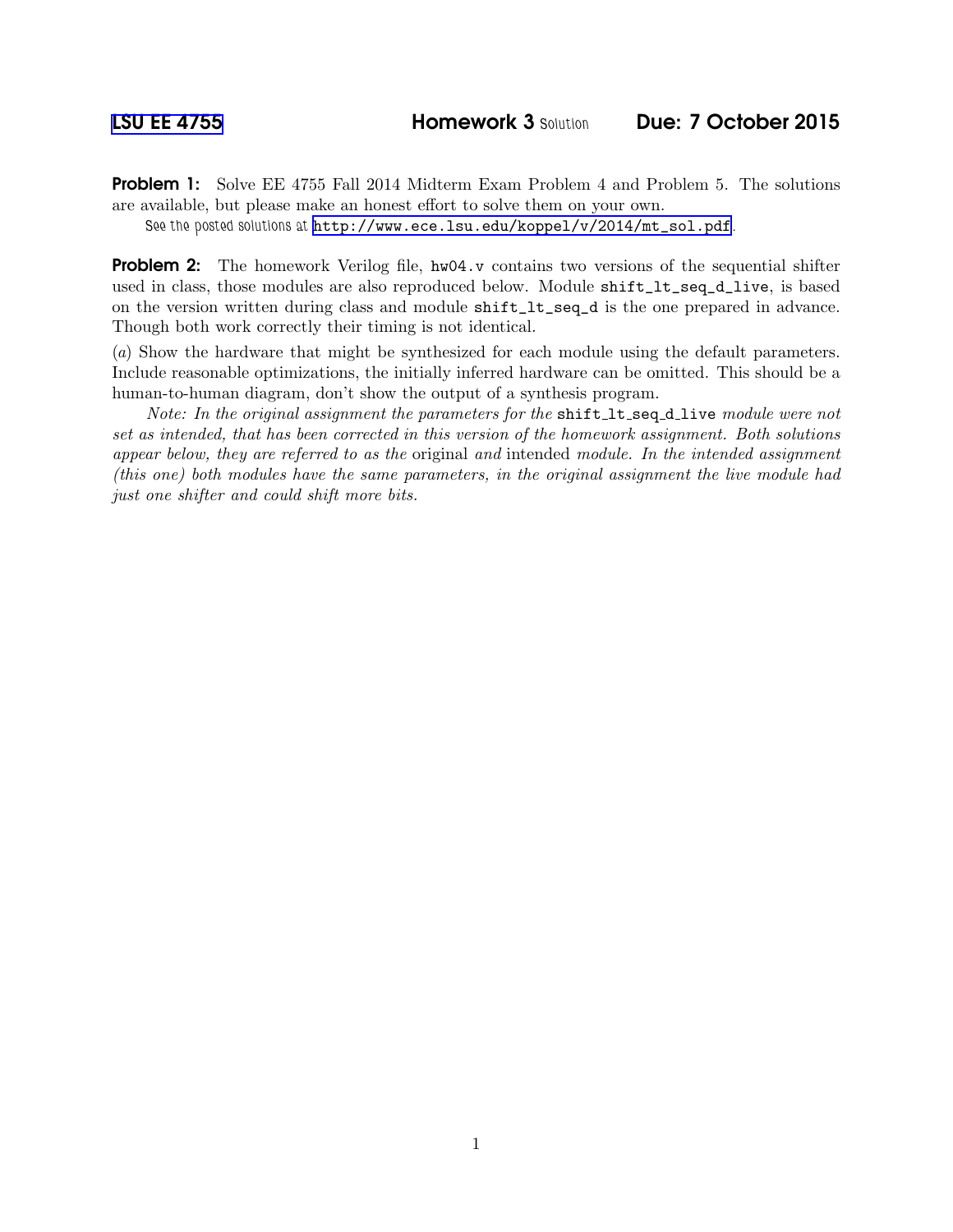The hardware appears below. In shift\_lt\_seq\_d\_live the initially inferred multiplexors at the inputs to the ready and shift registers have been replaced by logic gates. The logic computing the next state of ready includes the old value of ready. The old value of ready isn't really needed, but it's shown because it is probably what the synthesis program would have included.

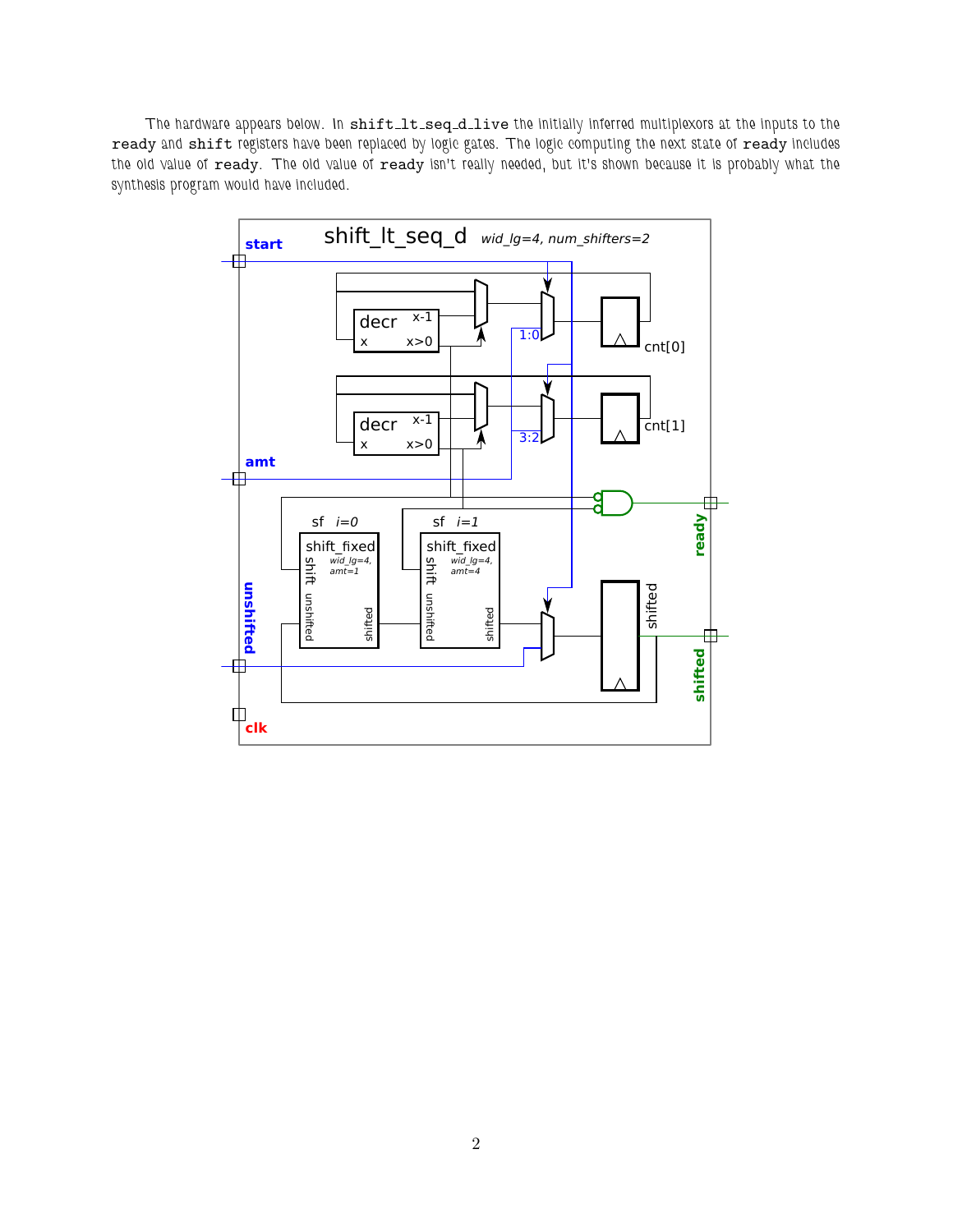The intended live module appears below:

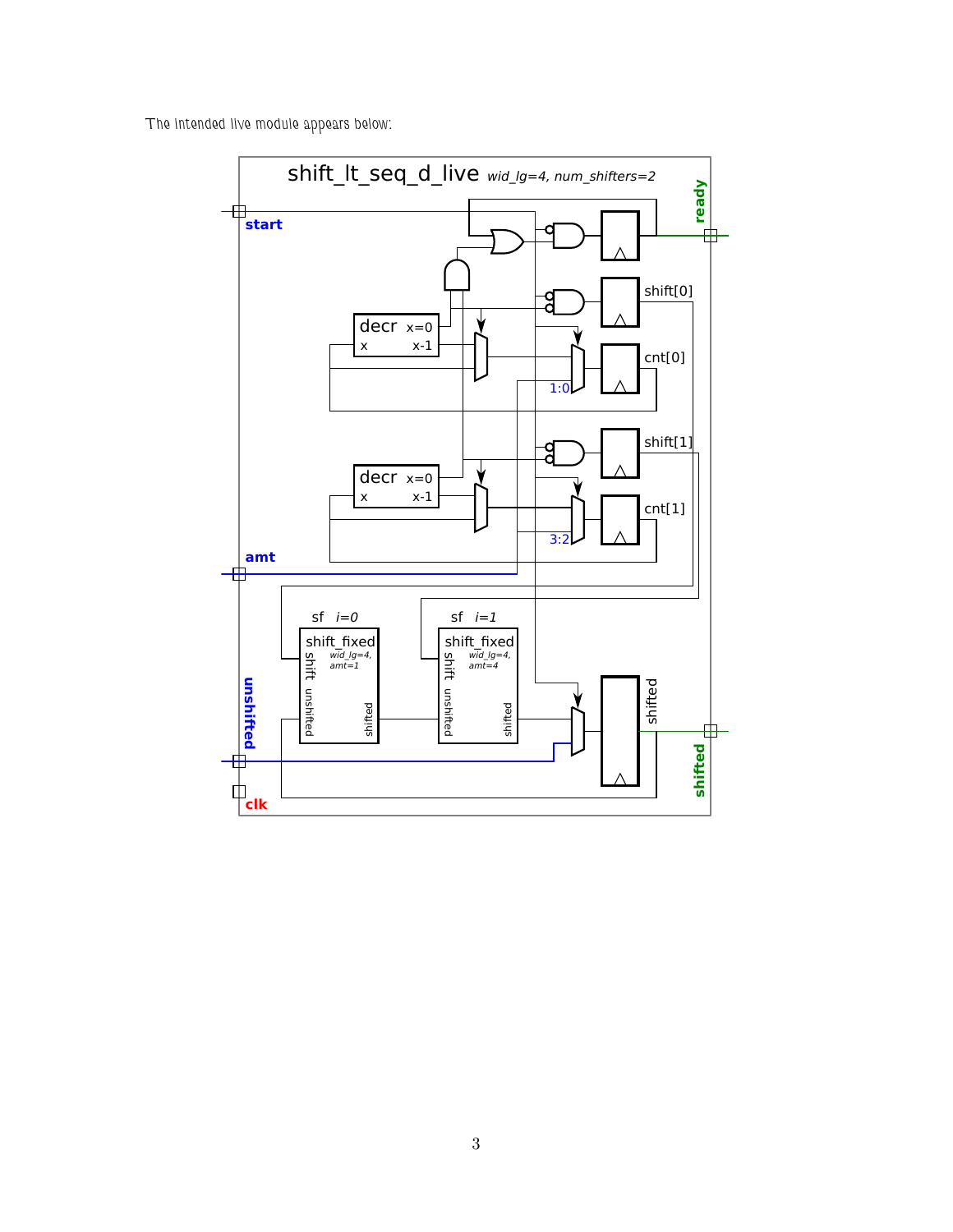The original live module appears below:



(*b*) The two modules differ in their timing. Using your hardware diagrams explain any differences in:

- The register-to-register delay within the module.
- How far in advance of the positive edge module inputs must become stable.
- How long after the positive edge module outputs will be available.

As with the previous part, this should be done by hand though synthesis tools can be used to help solve the problem.

An answer might look like this: *"For register-to-register delay Module* A *is slower because its critical path has two multipliers, whereas in module* B *the two multiplications are split between cycles and so at most one multiplier is on the critical path. In module* A *inputs connect directly to a divider, and so they must arrive long before the positive edge, whereas in module* B *inputs can arrive just before the positive edge because* . . .*."* Of course, this question does not have a module A or B, nor does it really have multipliers and dividers.

The following timing will be assumed when comparing the modules. Multiplexor delay is two gate delays from either the select or data inputs. For a two-bit decrementor the  $x=0$ ,  $x>0$ , and  $x-1$  outputs are all 1 gate delay (draw a truth table). A six-bit decrementor is assumed to take two gate delays to compute  $x=0$  and 6 gate delays to compute  $x-1$ . Since it's essentially a multiplexor the shift\_fixed modules take two gate delays regardless of the shift amount.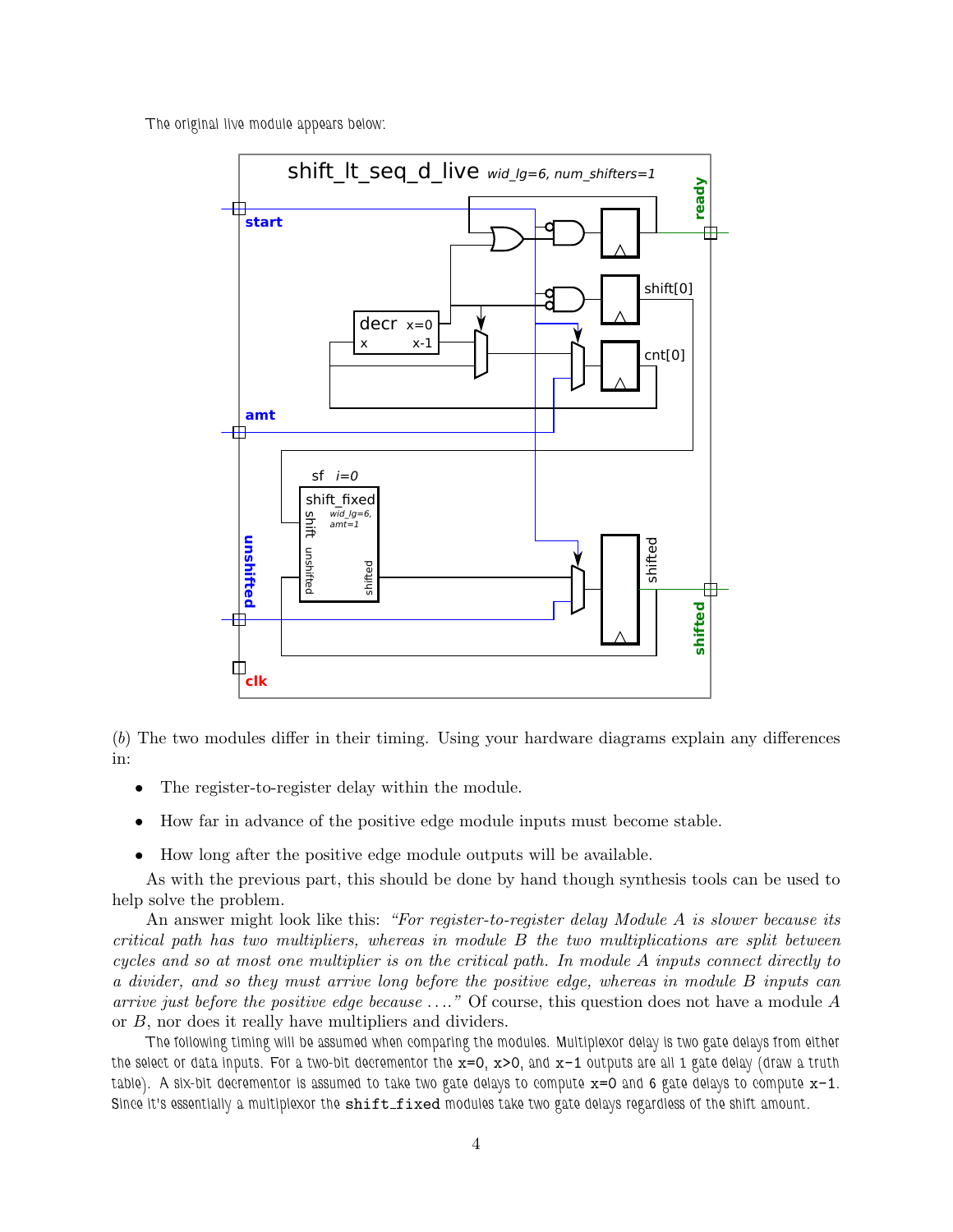An important difference between the live and prepared module, is that the in the live module the shift input to shift fixed comes from a register output, and so it will be available at the beginning of a the clock cycle. In the prepared module the shift input is generated by checking if a portion of cnt is zero, the check adds a small delay. Though this may sound like a small advantage for the live module, but it may not be because it doesn't use the shift signal until the next clock cycle and so it takes one clock cycle longer to perform the shift. If wid\_lg/num\_shifters is large than the extra clock cycle will be a small fraction of the total time and so the live module would be better. If the ratio is small the extra clock cycle will make things slower.

For the assigned problem, in which shift lt\_seq\_d\_live has 1 shifter, the register-to-register critical path in the live module is 10 gate delays, assuming 6 gate delays for the 6-bit subtract. The prepared module,  ${\tt shift·}$ seq\_d, module has a critical path of 7 delays. Thus, the live module can have a higher clock frequency—that's the good news—but it will take  $\frac{2^6}{2^{4/2}-1}=21.33$  times as many cycles to perform the largest shift.

A concise answer to the assigned problem might be: the register-to-register delay in the live module is much longer because it must decrement a much larger number, six versus two bits. This overcomes any benefit of having one shifter, versus two in the prepared module.

In the intended problem the live module has the same parameters as the prepared module, including two shifters. In that case the critical path is 6 gate delays, 1 gate delay faster than the prepared module. But because it takes one cycle longer the benefit in clock frequency would not be large enough to overcome the disadvantage of requiring one more clock cycle, at least not for the default parameters.

The two modules have equivalent input setup times, two gate delays. So for both, the inputs can arrive near the end of the clock cycle.

In the live module the outputs are available at the beginning of the clock cycle. In the prepared module the ready signal is generated using an AND gate connected to the decrementors. Based on the analysis above, the prepared module's ready output is not available until two gate delays after the clock edge.

*Modules on next page.*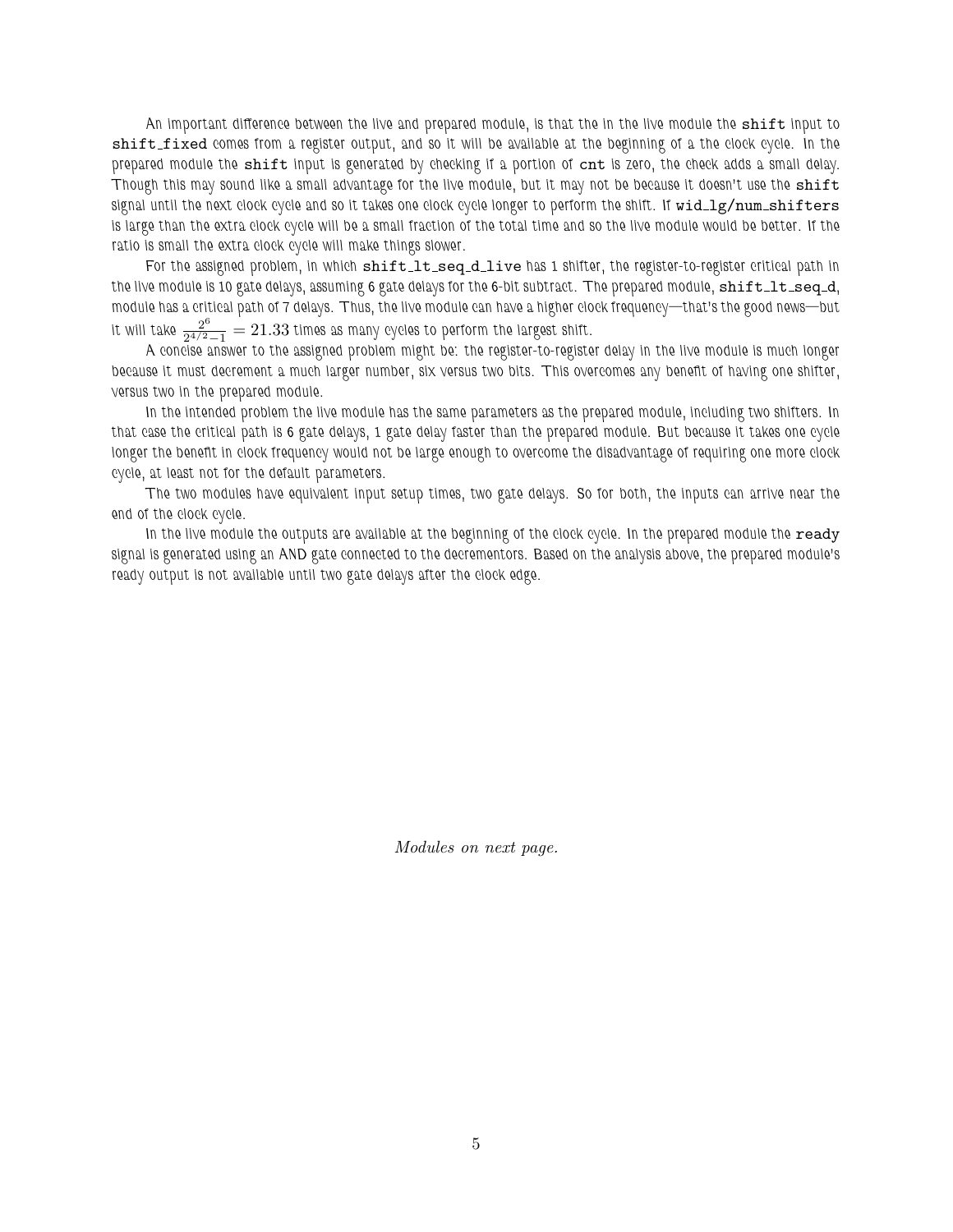```
module shift_lt_seq_d_live
#( int wid_lg = 4, \frac{1}{2} // In original assignment, 6
   int num_shifters = 2, // In original assignment, 1.
   int wid = 1 \lt\lt wid_lg )( output logic [wid-1:0] shifted,
   output logic ready,
   input [wid-1:0] unshifted,
   input [wid_lg-1:0] amt,
   input start,
   input clk );
 localparam int bits_per_seg = wid_lg / num_shifters;
 logic [num_shifters-1:0] shift;
 wire [wid-1:0] shin[num_shifters-1:-1];
 assign \sin[-1] = \sin\theta;
 for ( genvar i=0; i<num_shifters; i++ ) begin
    localparam int fs\_amt = 2 ** (i * bits\_per\_seg);
    shift_fixed #( wid_lg, fs_amt ) sf( shin[i], shin[i-1], shift[i] );
 end
 logic [num_shifters-1:0][bits_per_seg-1:0] cnt;
 always_ff @( posedge clk ) begin
    if (start == 1) begin
       ready = 0;
       cnt = amt;shift = 0;shifted = unshifted;
    end else begin
       if ( cnt == 0 ) ready = 1;
       for ( int i=0; i<num_shifters; i++ ) begin
          shift[i] = cnt[i] > 0;if ( cnt[i] != 0 ) cnt[i] --;
       end
       shifted = shin[num_shifters-1];
    end
 end
```

```
endmodule
```
*Another module on next page.*